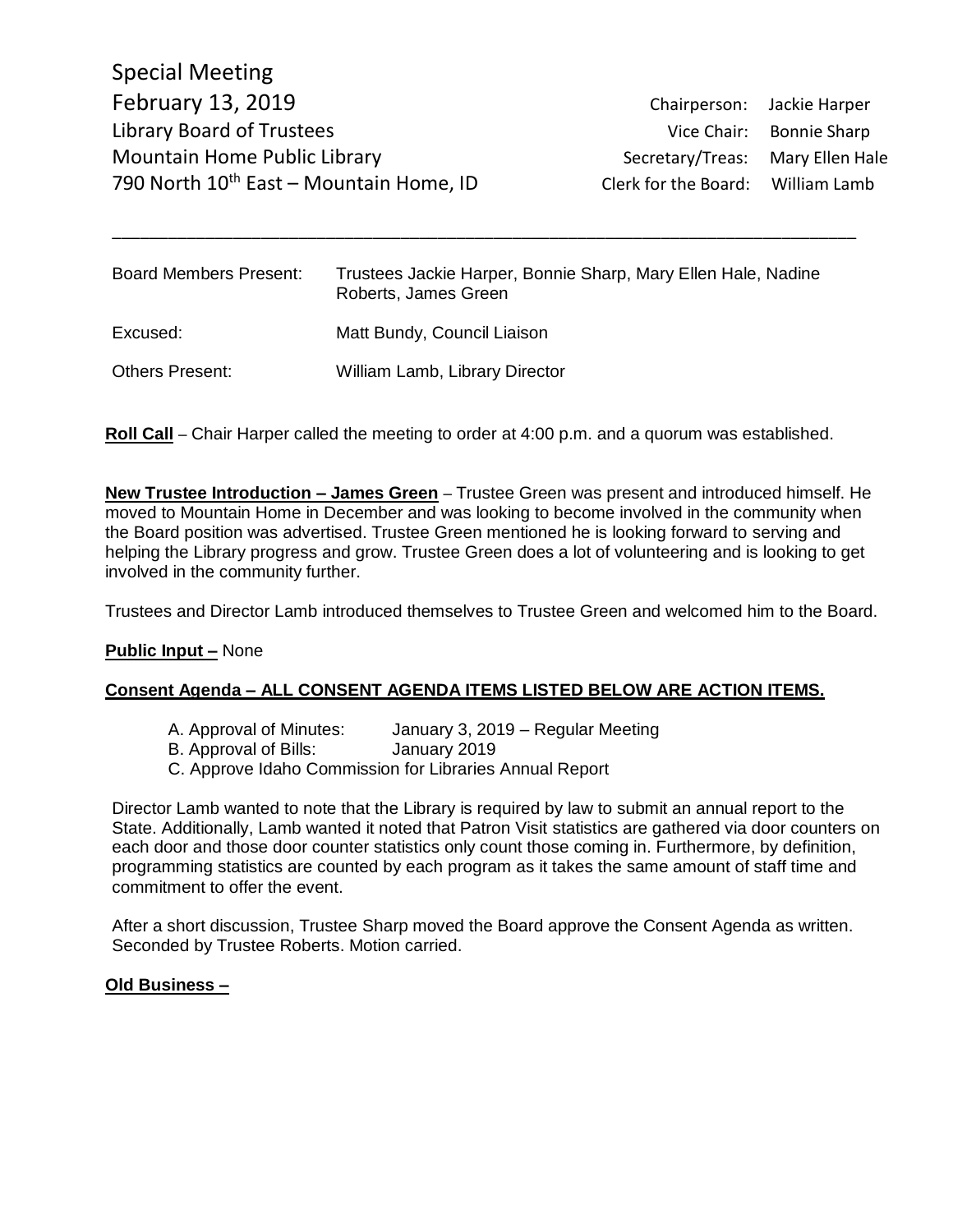# **New Business -**

# A. **Action Item:** Nomination and Election of Vice-Chairperson

Director Lamb advised the Board that they no longer have a vice-chairperson so they will need to appoint a new one.

After a short discussion, Trustee Roberts moved to appoint Trustee Sharp as vice-chairperson. Seconded by Trustee Hale. Motion carried.

# B. **Action Item:** Discussion/Decision on March 2019 meeting

Director Lamb noted that the Library roof project would potentially go to the Council on March 11, 2019 for them to award the roof contract. Once the contract has been award by the Council, the Board will need to approve the dollar amount based on Idaho Code. Lamb recommended that the March 2019 Board meeting be pushed back until after March  $11<sup>th</sup>$ .

After a short discussion on potential dates, Trustee Hale moved the Board reschedule their March 2019 regular meeting and hold a special meeting on March  $13<sup>th</sup>$  at 6:00 p.m. Seconded by Trustee Roberts. Motion carried. **Note: Meeting time changed to 4:00 p.m. on March 13th due to scheduling conflict.**

# **Director and Other Reports -**

- Trustees were provided an overview of the Annual Statistical Report. The Library saw increases in most areas, including:
	- o Total Library Visits: 7.90% increase to 93,389 visits
	- o Computer Sessions: 7.34% increase
	- o Number of Children's Programs Offered: 27.66% increase
	- o Attendance in Children's Programming: 34.50% increase
	- o Number of Family Programs Offered: 106.78% increase
	- o Attendance in Family Programming: 81.33% increase
- The Library was recently awarded a couple grants. A \$300.00 grant from the Stem Action Center for staff development opportunities. The Stem Action Center will also provide \$500.00 in STEM materials for future programming. Additionally, the Library was awarded \$600.00 from the Idaho Commission for Libraries for Summer STEM outreach.
- The Library is hosting a display from Richard McKenna Charter High School that focuses on the history of Mountain Home in World War I.